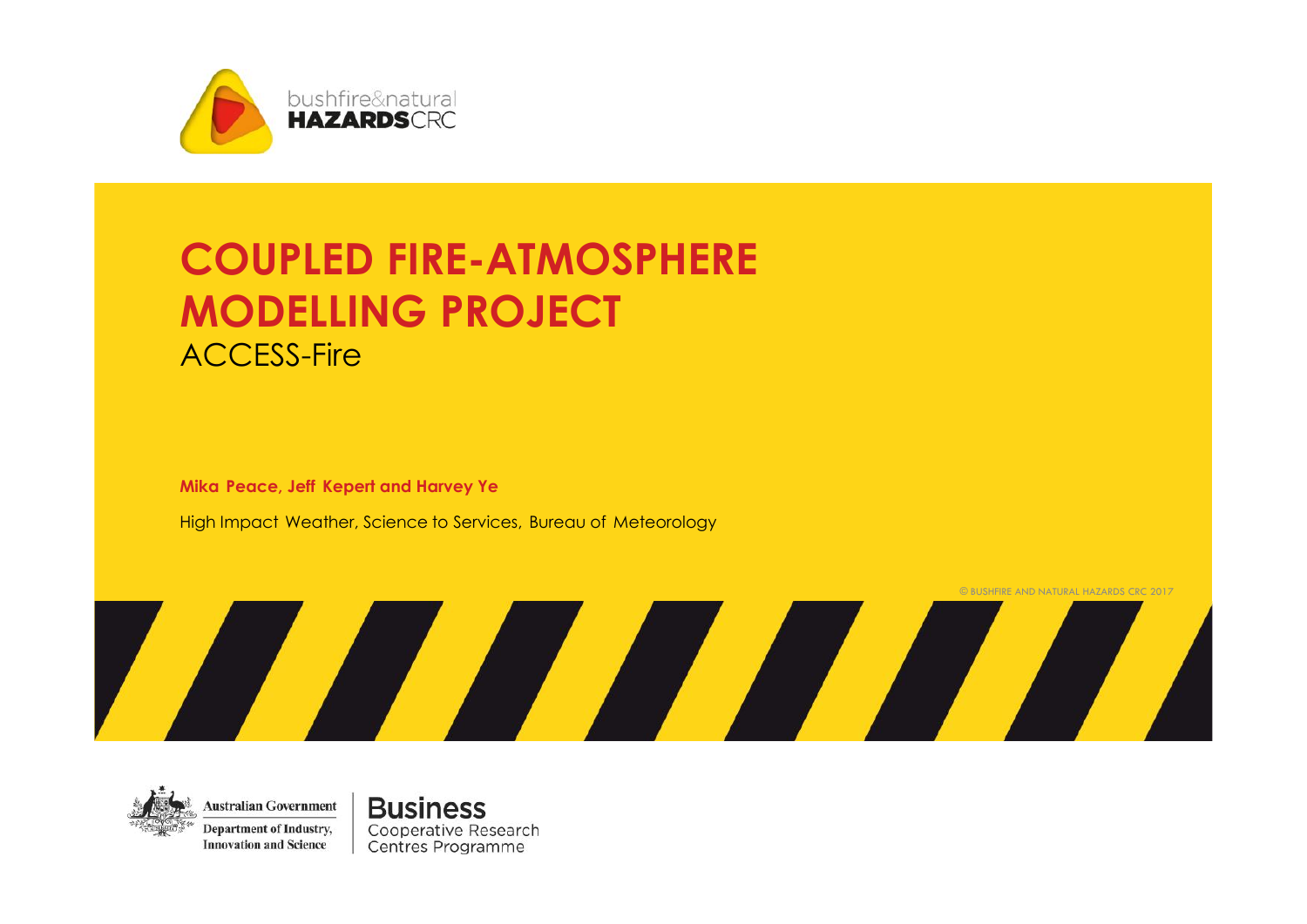

## **PROJECT OBJECTIVE**

• Develop and test an Australian Coupled-Fire-Atmosphere modelling system, linked to the Australian NWP operational framework, embedded in Bureau forecasting capability

# **PROJECT MOTIVATION**

- Understand fire–atmosphere interactions
- Identify the ingredients leading to dynamic fire behaviour
- Address the limitations of surface-based, predictive approaches with linear assumptions

## **= Improved capability and accuracy for fire prediction**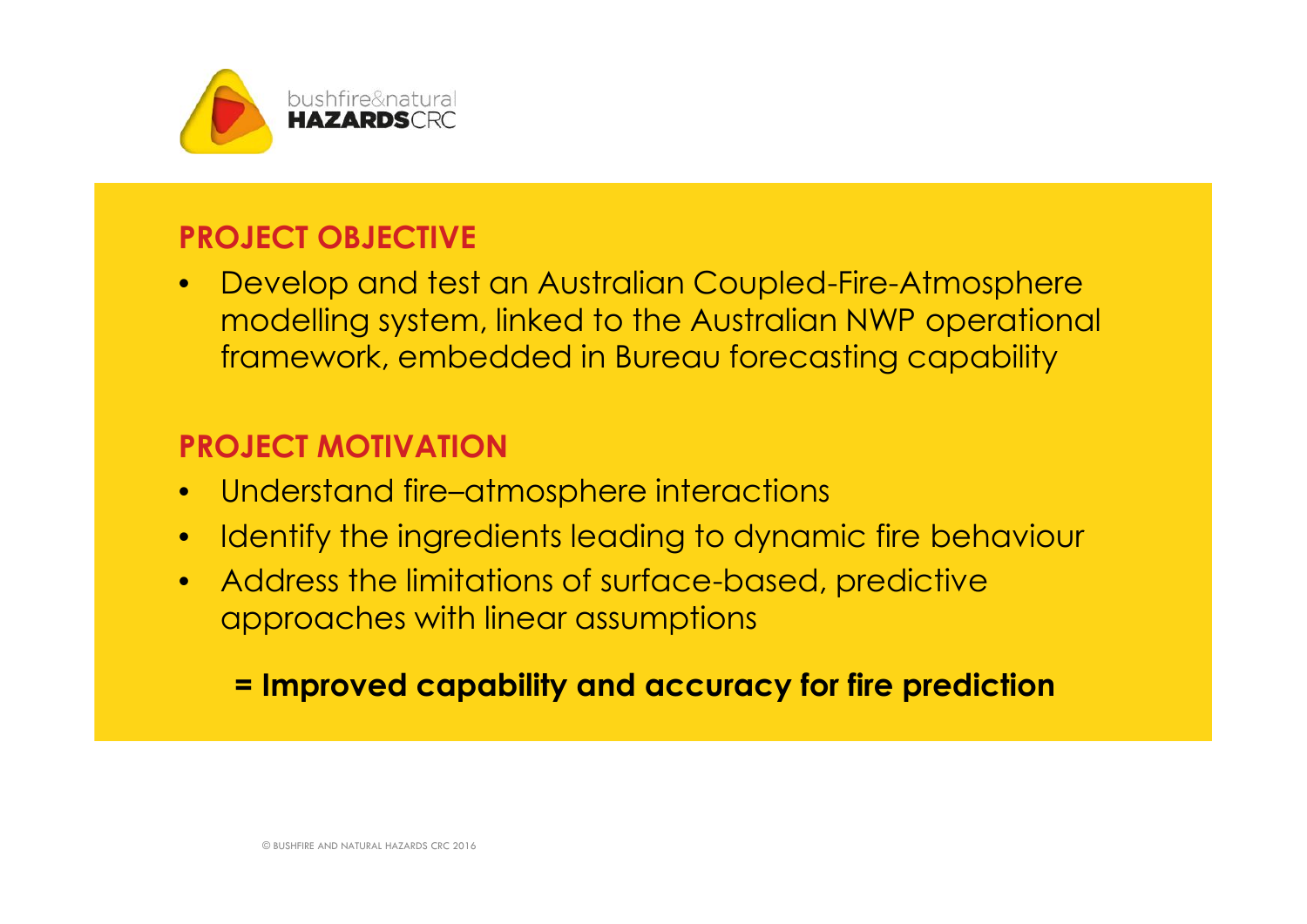

## **PRESENTATION OVERVIEW**

- Waroona case study
- Implementation and outreach activities
- Progress with ACCESS-Fire

© BUSHFIRE AND NATURAL HAZARDS CRC 2016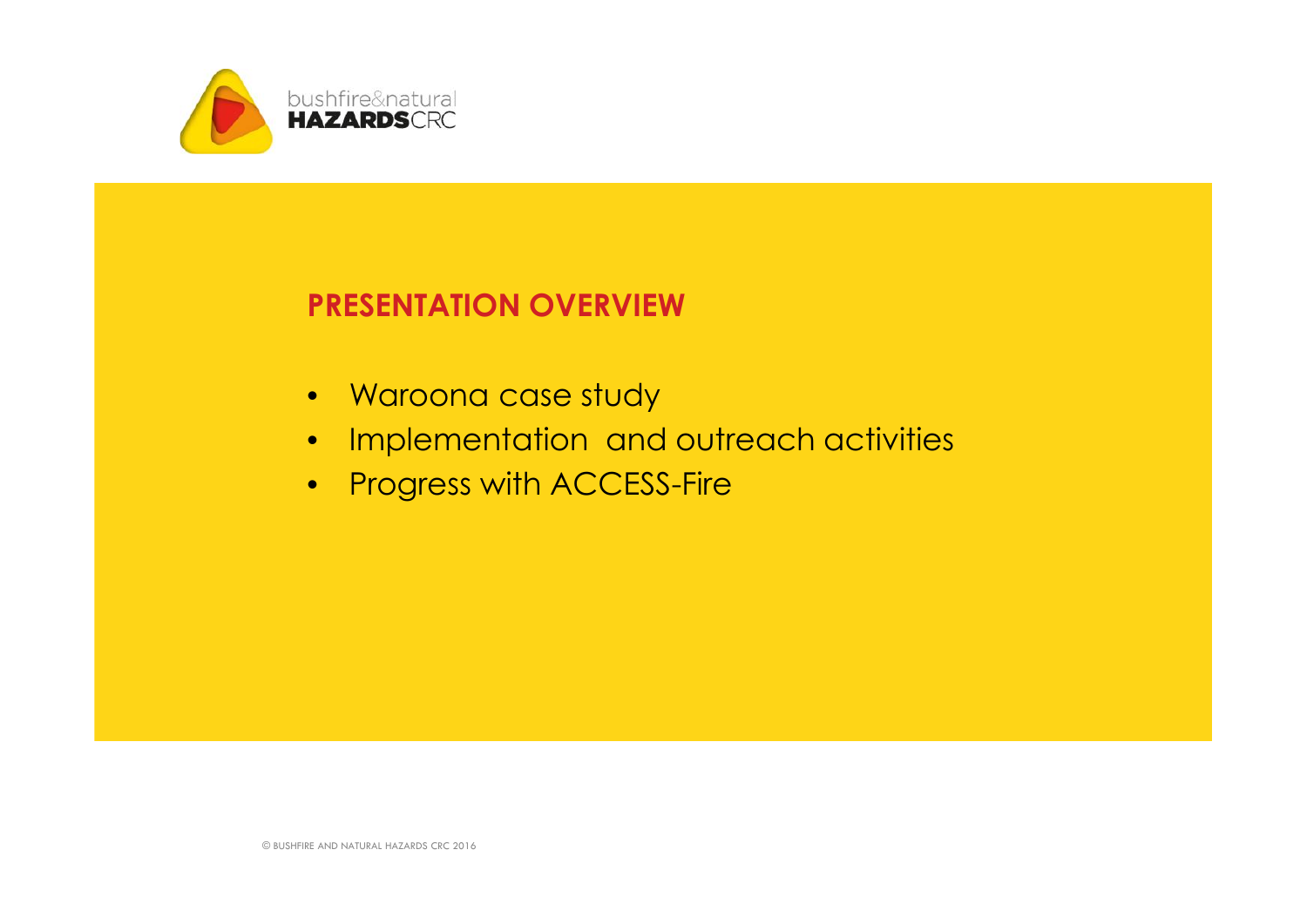

## **THE WAROONA FIRE CASE STUDY**

- Detailed case study of the Waroona Fire (WA, January 2016)
- Accepted for publication JSHESS (Journal Southern Hemisphere Earth Systems Science)
- Collaboration : Mika Peace, Jeff Kepert, Brad Santos, Lachie McCaw, Neil Burrows and Robert Fawcett

## **THE WAROONA FIRE**

- 2 x PyroCB events
- 2 x destructive evening ember showers
- Highest FDI does not coincide with Extreme Fire Behaviour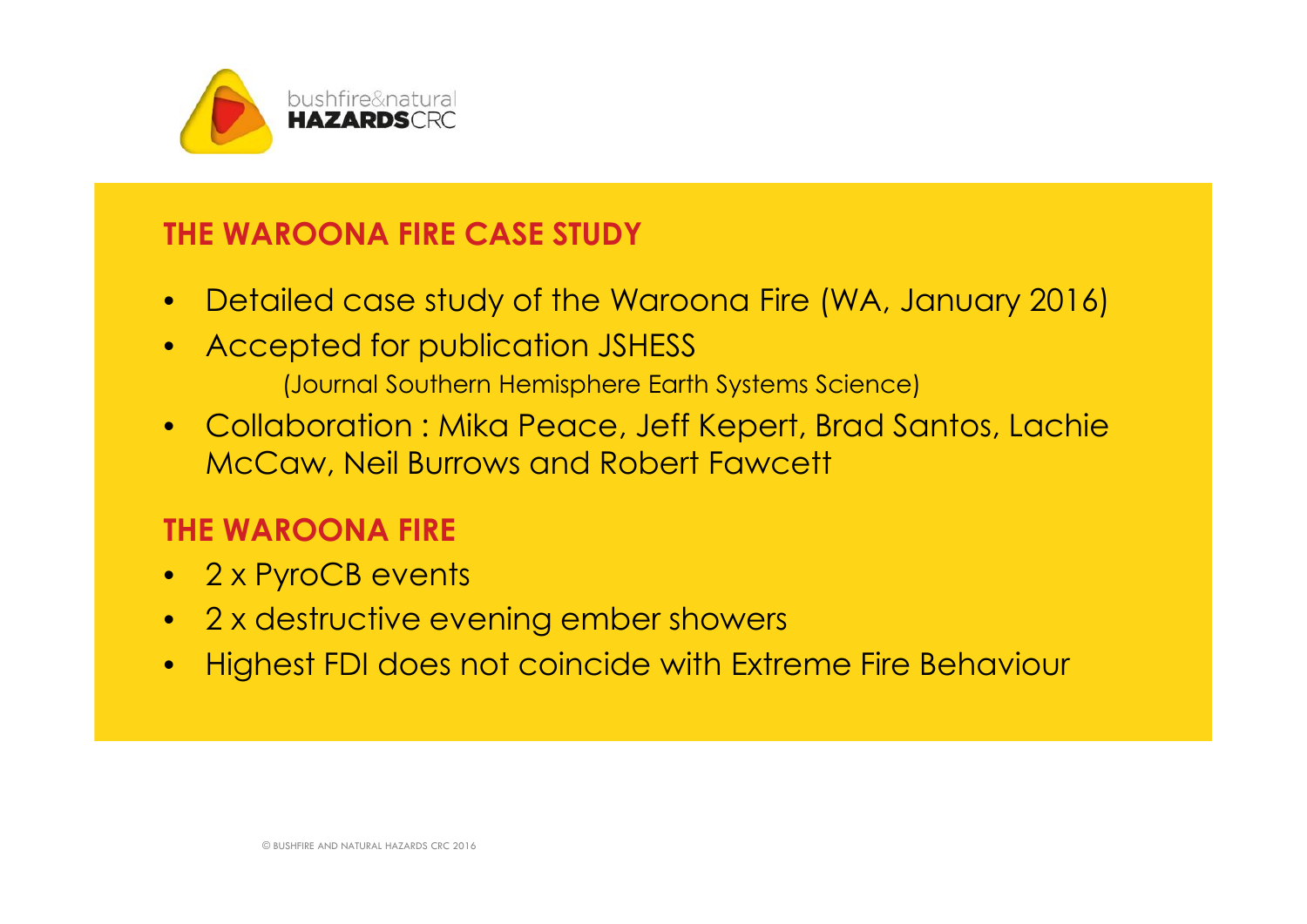

## **LESSONS FROM WAROONA (SLIDE 1)**

## **Pyro-Cumulonimbus**

- Downdrafts separated from updrafts and erratic outflows
- New lightning ignitions downwind
- Appears more likely with long firelines (energy release)

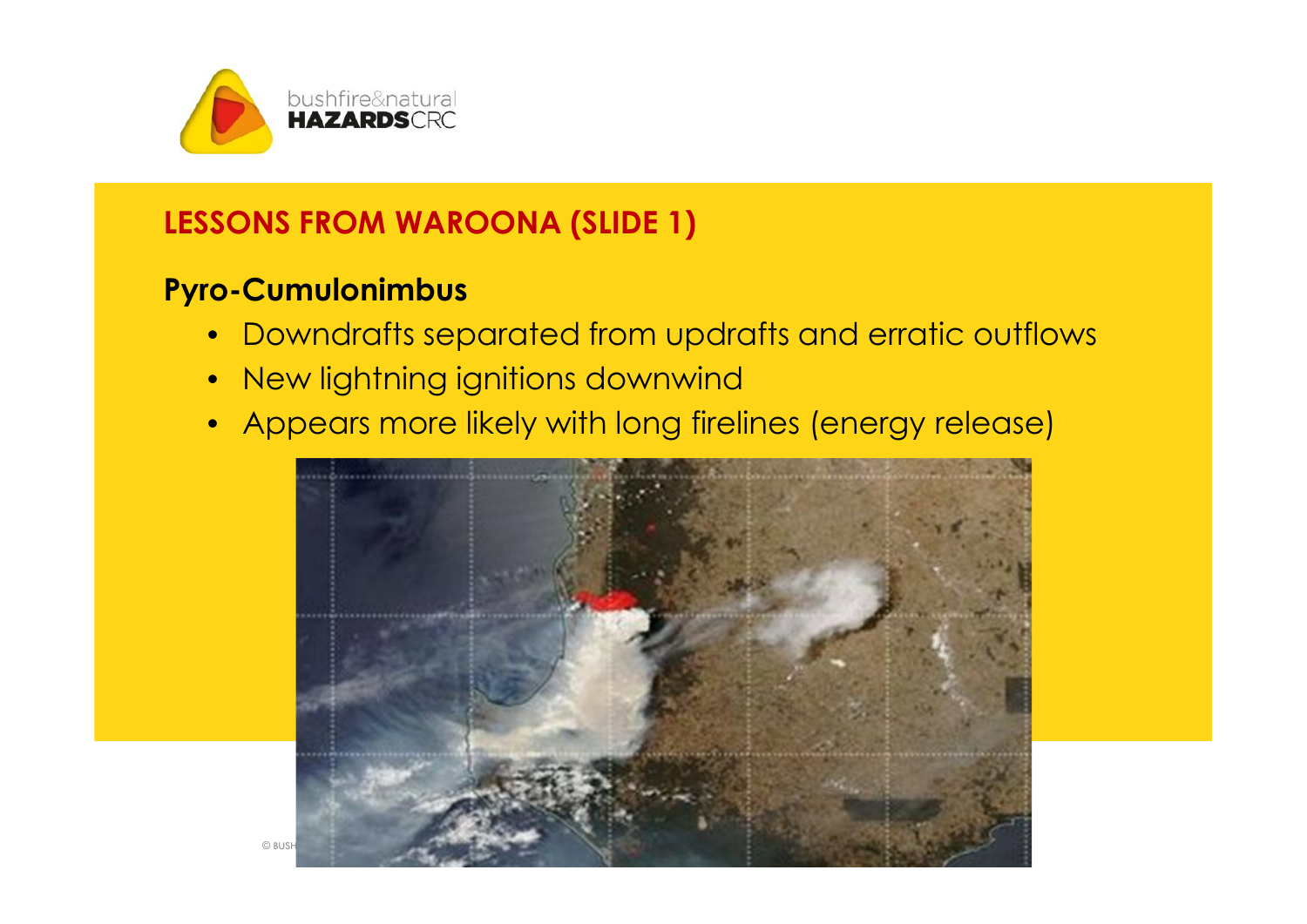

# **LESSONS FROM WAROONA (SLIDE 2)**

# **Downslope winds**

- Perth scarp and Adelaide gully winds (other locations?)
- Timing against normal diurnal cycle
- Turbulence with downslope winds conducive to ember showers

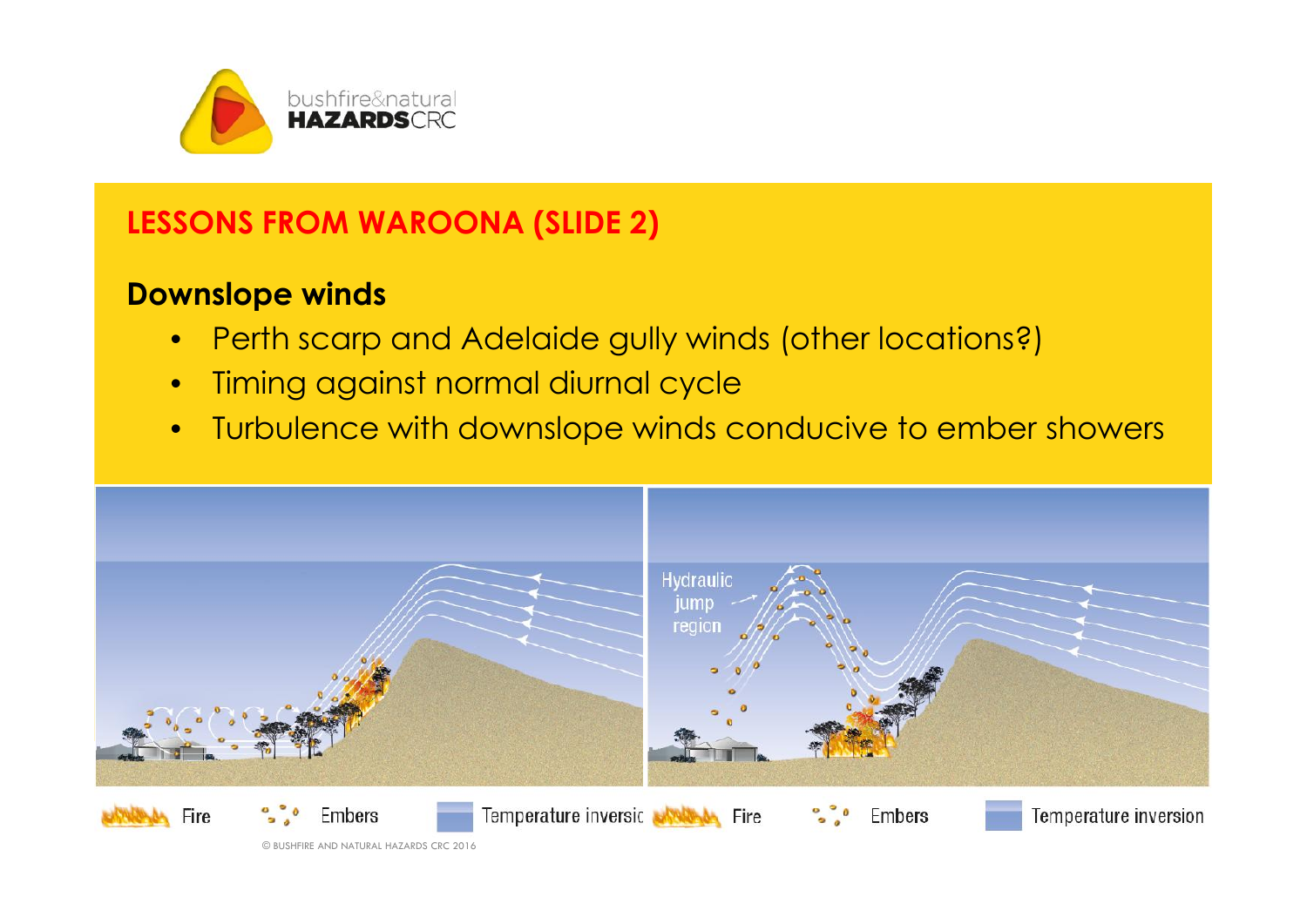

## **LESSONS FROM WAROONA (SLIDE 3)**

- 1. Timing of max FDI
	- Limited correlation with Extreme Fire Behaviour (same as other events)
	- Key meteorological ingredients were above the surface
- 2. Triggers or ingredients to EFB
	- Fuels plus winds plus topography plus instability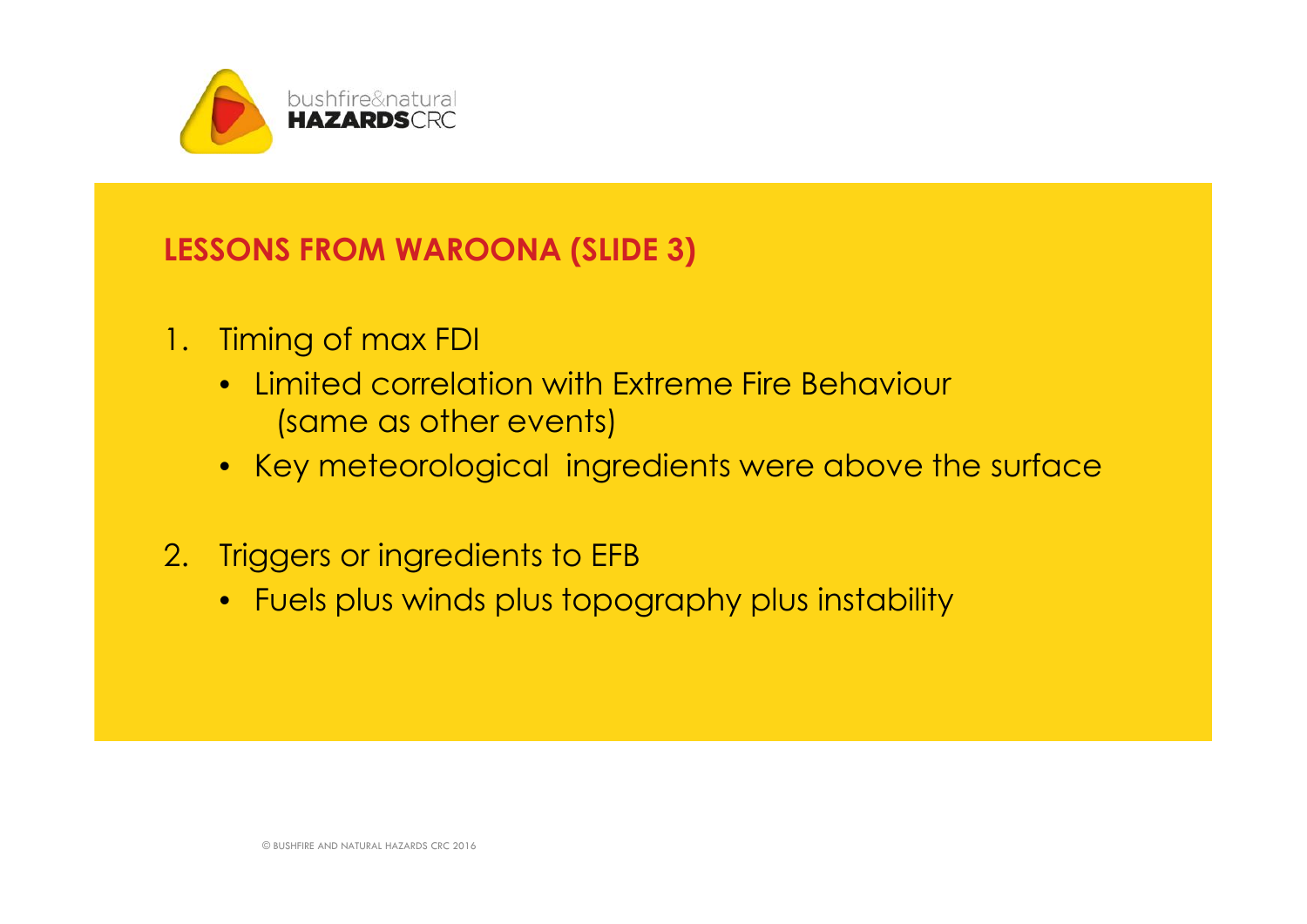

## **IMPLEMENTATION ACTIVITIES**

## **PRESENTATIONS**

- Perth 3x DPaWS , BoM , DFES
- CFS / DEWNR, BoM internal EWD
- AFAC (full room), CRC Showcase
- Accepted for CAWCR workshop, MODSIM, and AMOS **OTHER ACTIVITIES**
- BoM training activities and policy development
- Operational support
- Contribution to development of EWD Fire Ingredients
- ABC radio and print interviews
- Outreach Fire and STEM activities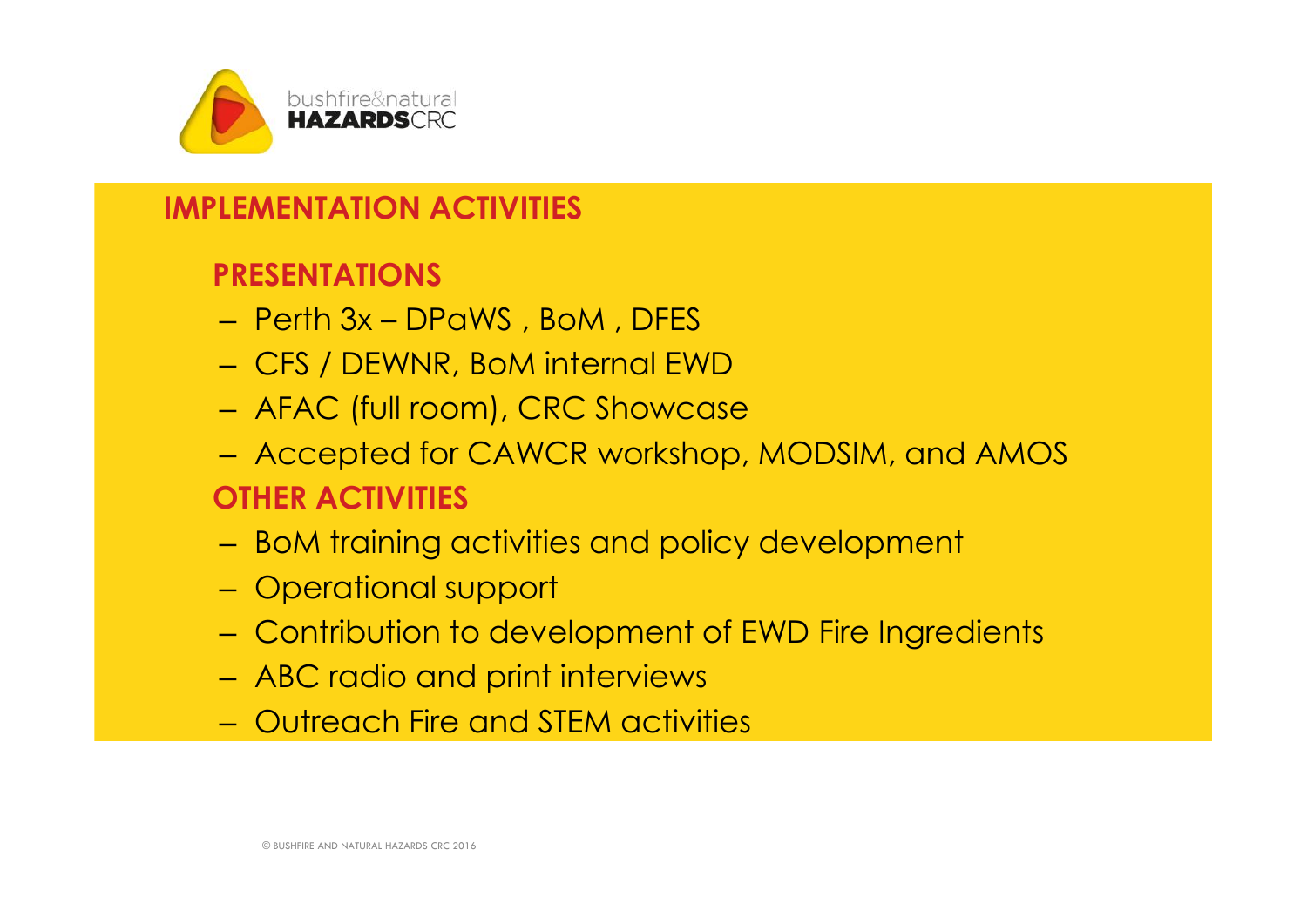

#### **ACCESS-FIRE MODEL**

- Succession of IT problems overcome step by step
- ACCESS moved from UMUI to Rose-Cylc interface
- Nests in Rose-Cylc
- High resolution topography and data transformation
- Vertical levels
- Fire model "hooks" in new framework
- Model stability and memory

**We now have a working nested model in Rose-Cylc at 400m resolution with fire running – how best to exploit this capability**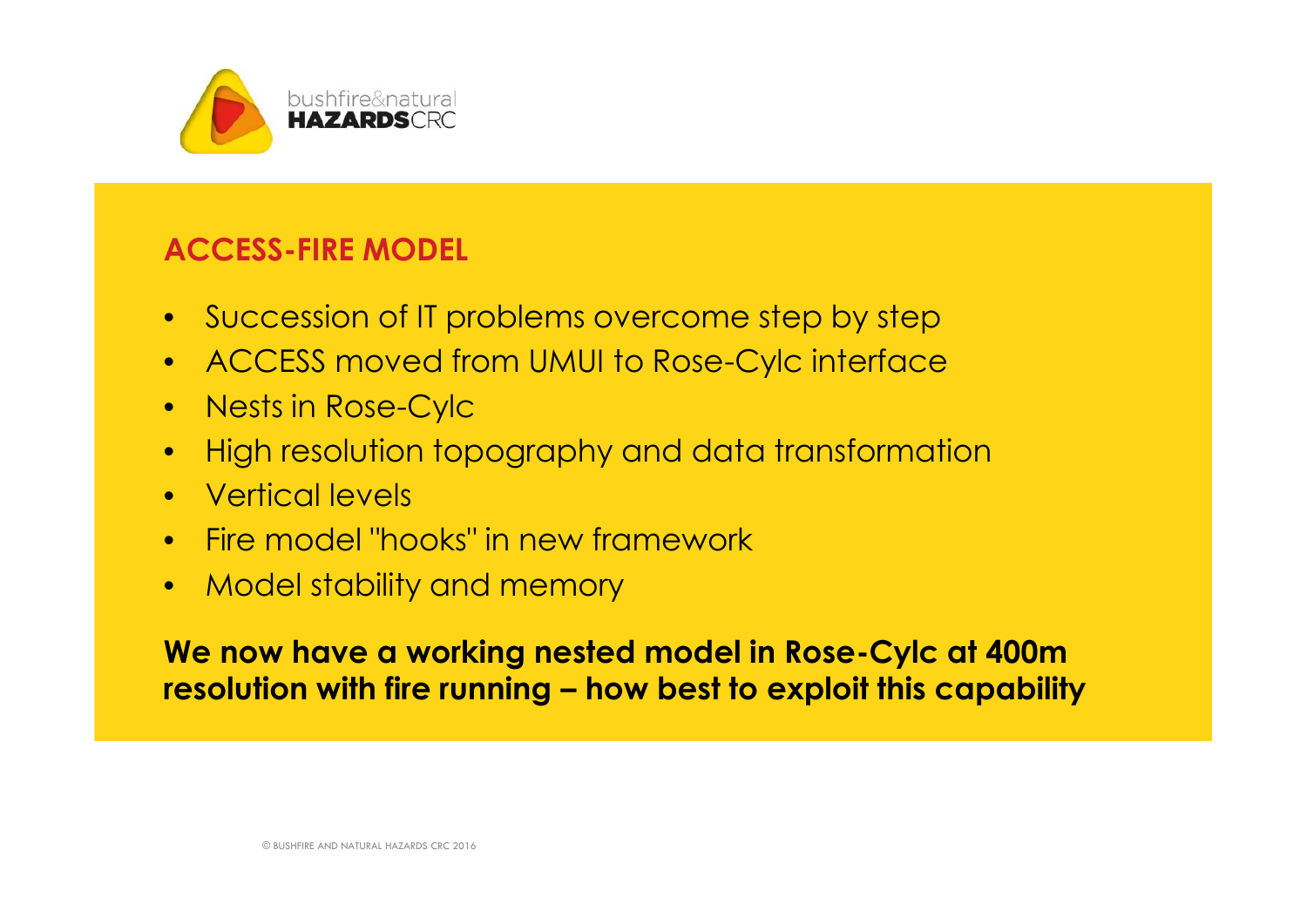

| $\circ$ $\circ$<br><b>E</b><br>西<br>Abe<br>ndex                                                                                                                                      | $+1$<br>舶<br>高                                                                                                                                                                                                                                                                                                           |                                                                                       | 冊<br>Hold<br>Stop Suitc<br>(Rejoennoot                                                                                                                                                                                                 | $\check{ }$<br>Layou:                                                     | View 2. None C |                  |          |    |
|--------------------------------------------------------------------------------------------------------------------------------------------------------------------------------------|--------------------------------------------------------------------------------------------------------------------------------------------------------------------------------------------------------------------------------------------------------------------------------------------------------------------------|---------------------------------------------------------------------------------------|----------------------------------------------------------------------------------------------------------------------------------------------------------------------------------------------------------------------------------------|---------------------------------------------------------------------------|----------------|------------------|----------|----|
| suite into                                                                                                                                                                           | Contig 1 setup X                                                                                                                                                                                                                                                                                                         |                                                                                       | task                                                                                                                                                                                                                                   | state<br>host                                                             | ch system      | iob <sub>D</sub> | T-submit | ΙT |
| $\nabla$ A suite conf<br>j nja2<br>▽ ▲ jnja2:sute rc                                                                                                                                 | TH,<br>rg01_rs01_m01_config<br>Science Configuration, N.E. PLEASE CLICK ON THE<br>ENVIRONMENT VARIABLE NAME ABOVE TO SEE<br>TULL DETAILS OF THE 15 BOIENCE OPTIONS AVAILABLE.                                                                                                                                            | "ukv_ps38" C                                                                          | ▽ 2016010571500Z<br>D INSTALL COLD<br><b>D F</b> HOUSEKEEP                                                                                                                                                                             | running<br>succeeded<br>wai.ing                                           |                |                  |          |    |
| General run options<br>Cycling options<br>Driving model setup<br>Nested region 1 setup<br>v<br>Resolution 1 setup<br>$\overline{\mathbf{v}}$<br>Config 1 setup<br>Resolution 2 setup | 2 ru01 s01 m01 name<br>Model hame. Get equal to your chosen science<br>or whatever is most useful krokecrice your<br>chosen configuration.<br>m01 rs01 m01 gcons<br>Turn on Zero Lateral Flux (ZLF) mosture conservation.<br>$\mathbf{H}$<br>g01 rs01 m01 verstash<br>Turn on using RA standard vor feation diagnostics. | UKV_003€<br>E false<br># true                                                         | $\triangledown$ $\Gamma$ alm<br>irstal gim statdata<br>$P$ Figm um<br>$\nabla$ <b>ANCIL</b><br><b>D</b> F ANGIL TOP<br>D F ANGIL CCAL                                                                                                  | waiting<br>waiting<br>waiting<br>submitted<br>submitted<br>waiting        |                |                  |          |    |
| Resolution 3 setup<br>ancil general aero<br>ancil general land<br>ancil mask<br>ancil orog<br>ancil ozone<br>ancil smesnow                                                           | N.B. These are in addition to any diagnostics.<br>recuested in the main um STASH G. II window<br>rc01 rs01 m01 nproc<br>h<br>Number of CP. Is to use to run the model (y,x).<br>V.B. NO OF PROCSINY DIRN IS THE 1ST VALUE.<br>g01_rs01_m01_nmw<br>Number of gird points in the<br>110001 TT                              | $\frac{1}{2}$<br>$-32$<br>24<br>0.8<br>$\circ$ 9<br>O <sub>2</sub>                    | <b>DE ANGIL CAP</b><br><b>D PP</b> TO ANGL<br><b>DE ANGIL VEFSIONS</b><br>$\nabla$ <b>F</b> BUILD<br>DE BUILD LOCAL<br><b>D</b> F BUILD HPC<br>$\nabla$ waroona 3p6 ukv os38                                                           | waiting<br>wai.ing<br>wai:ing<br>running<br>running<br>waiting<br>waiting |                |                  |          |    |
| ancil sstice<br>ancil fop<br>anoii vegfrao<br>archive<br>oheck hall<br>fem make                                                                                                      | <b>C</b> x01 s01 m01 dt b<br>l'ime-step in seconds<br>@ ro01 rs01 m01 rack#<br>$16$<br>-actation scheme time-steps in accords<br>(prognostic diagnostic)<br>g01 rs01 m01 bc fraq                                                                                                                                         | $\ddot{=}$<br>120<br>$\ddot{=}$<br>$\frac{1}{2}$ 300<br>1800<br>$\frac{1}{x}$<br>3500 | D F waroona 3p6 liky os38 FRAMES waiting<br>D F waroora 306 ukv os38 LBCS<br>Maroora 356 ukv os38 um<br>$\triangledown$ $\triangledown$ warecna 1p2 ukv os38<br>F waroona 1p2 ukv os38 FRAMES waiting<br>D F waroora 1p2 ukv os38 LBCS | waiting<br>wai.ing<br>waiting<br>waiting                                  |                |                  |          |    |
| gim um<br>housekeep:<br>install cold<br>niwa neledf                                                                                                                                  | Frequency of input LECs in seconds<br>g01 s01 m01 cb free<br>Output trequency of fields for<br>BC ones to in seconds.<br>got rs01 m01 cb arch                                                                                                                                                                            | $\frac{1}{2}$<br>3500<br>d raise                                                      | P F waroona 1p2 ukv os38 um<br>$\nabla$ warocna 0p4 ukv os38<br>D F waroona 0p4 liky os38 FRAMES waiting<br>D F waroona 004 ukv os38 LBCS                                                                                              | waiting<br>waiting<br>waiting                                             |                |                  |          |    |
| poller<br>surf oslia2nwp<br>um<br>case in consultantly                                                                                                                               | Archive I BC creation fless<br>root root mot io arch<br>LEBEE BUN is buse as Archive the spricht road<br>f FREE_RUN is true -> Archive the dump write 1 out                                                                                                                                                              | 目 talse                                                                               | F waroor a 0p4 ukv os38 cm<br>> F 20160106 <sup>-1</sup> 500Z                                                                                                                                                                          | wai.ing<br>waiting                                                        |                |                  |          |    |

This is what the Rose-Cylc GUI looks like

© BUSHFIRE AND NATURAL HAZARDS CRC 2016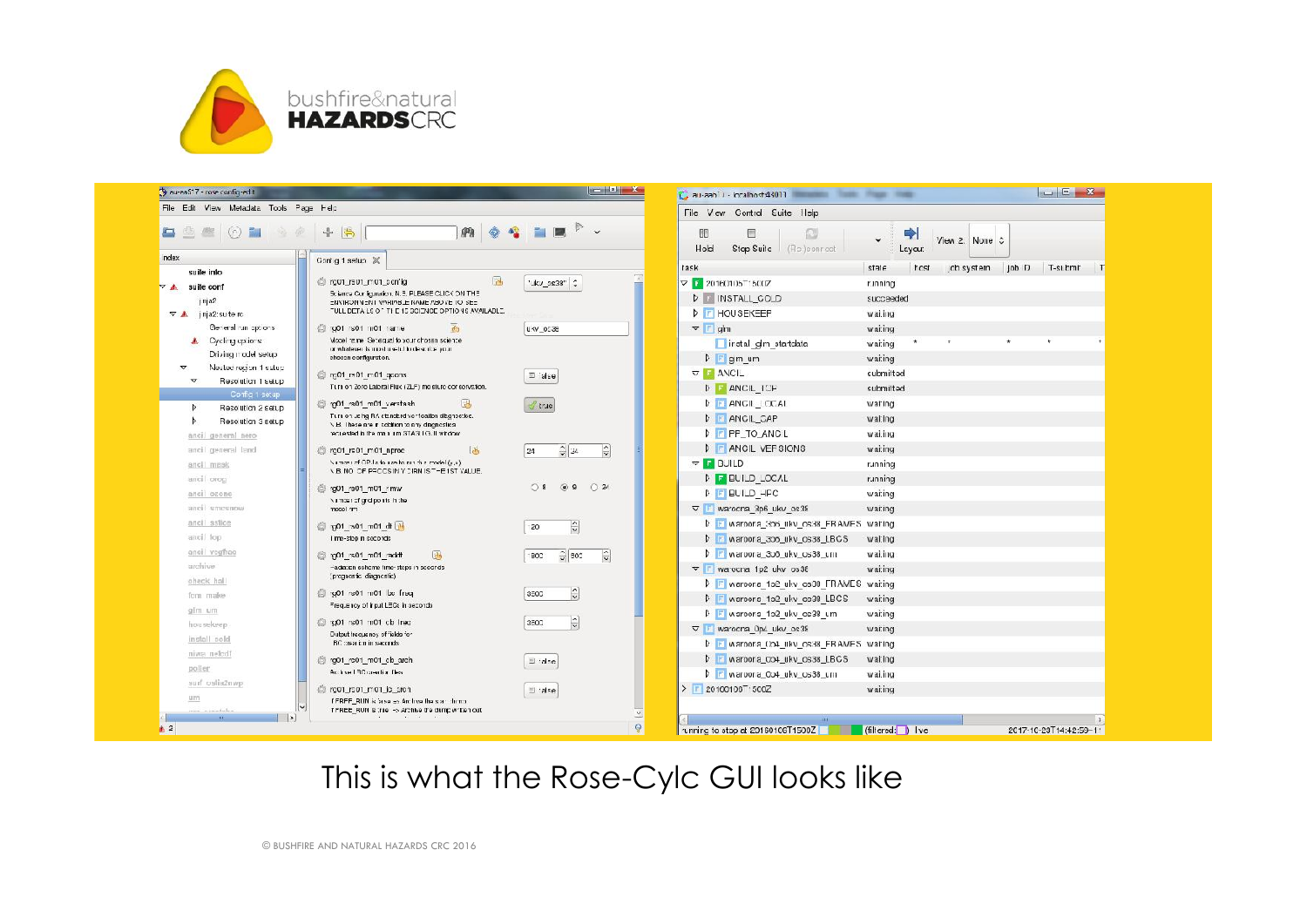

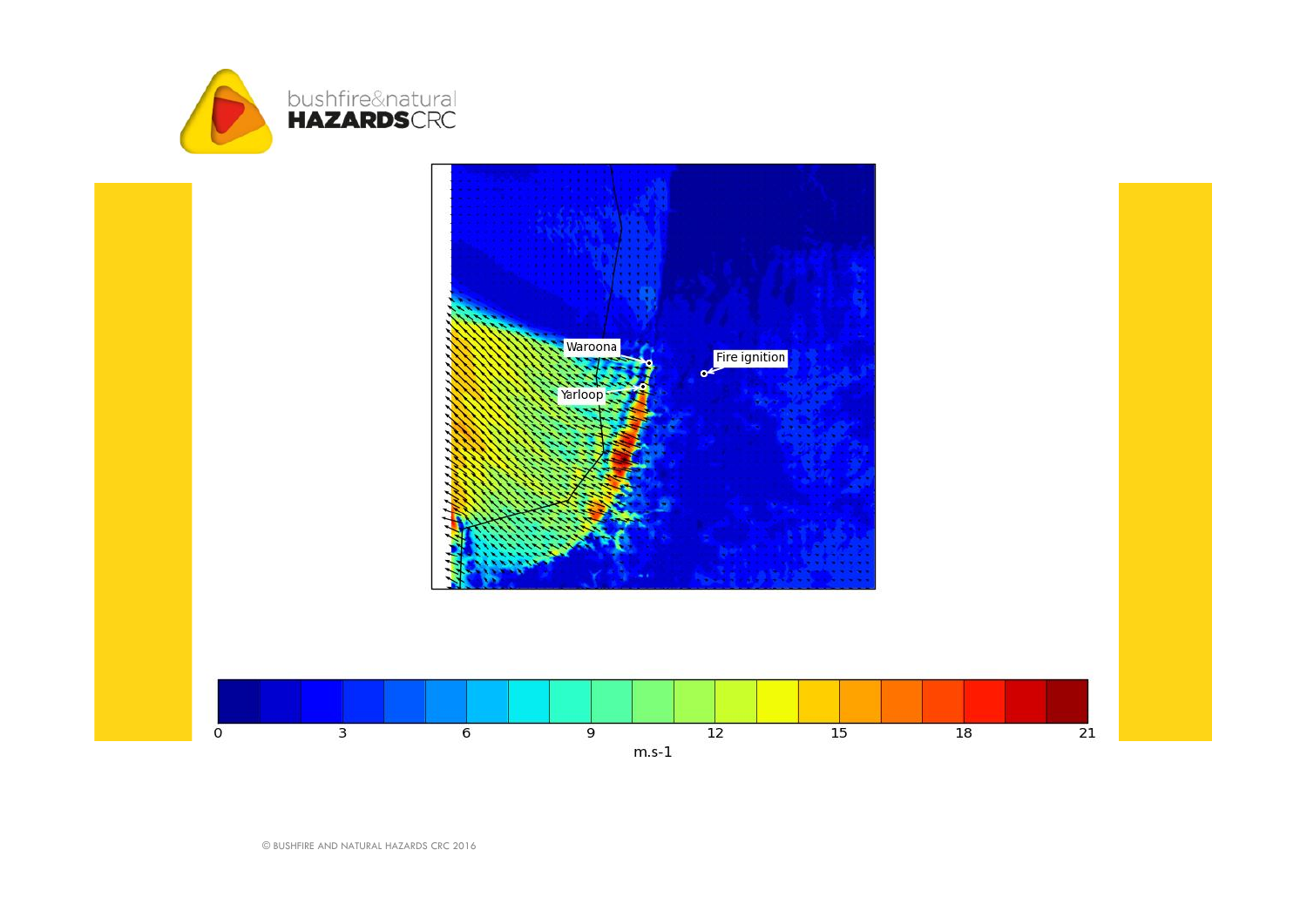

#### **PLANNED ACTIVITIES 2017-2018**

- $\bullet$  Sir Ivan fire  $\,$   $2^{\mathsf{nd}}$  case study  $\,$  . The same  $\,$
- ACCESS-Fire Intensive effort towards coupled simulations of Waroona and Sir Ivan fires for analysis and write-up
- Ongoing engagement and implementation (Radio/Media/Conferences, AMOS, MODSIM … USA and UK?)